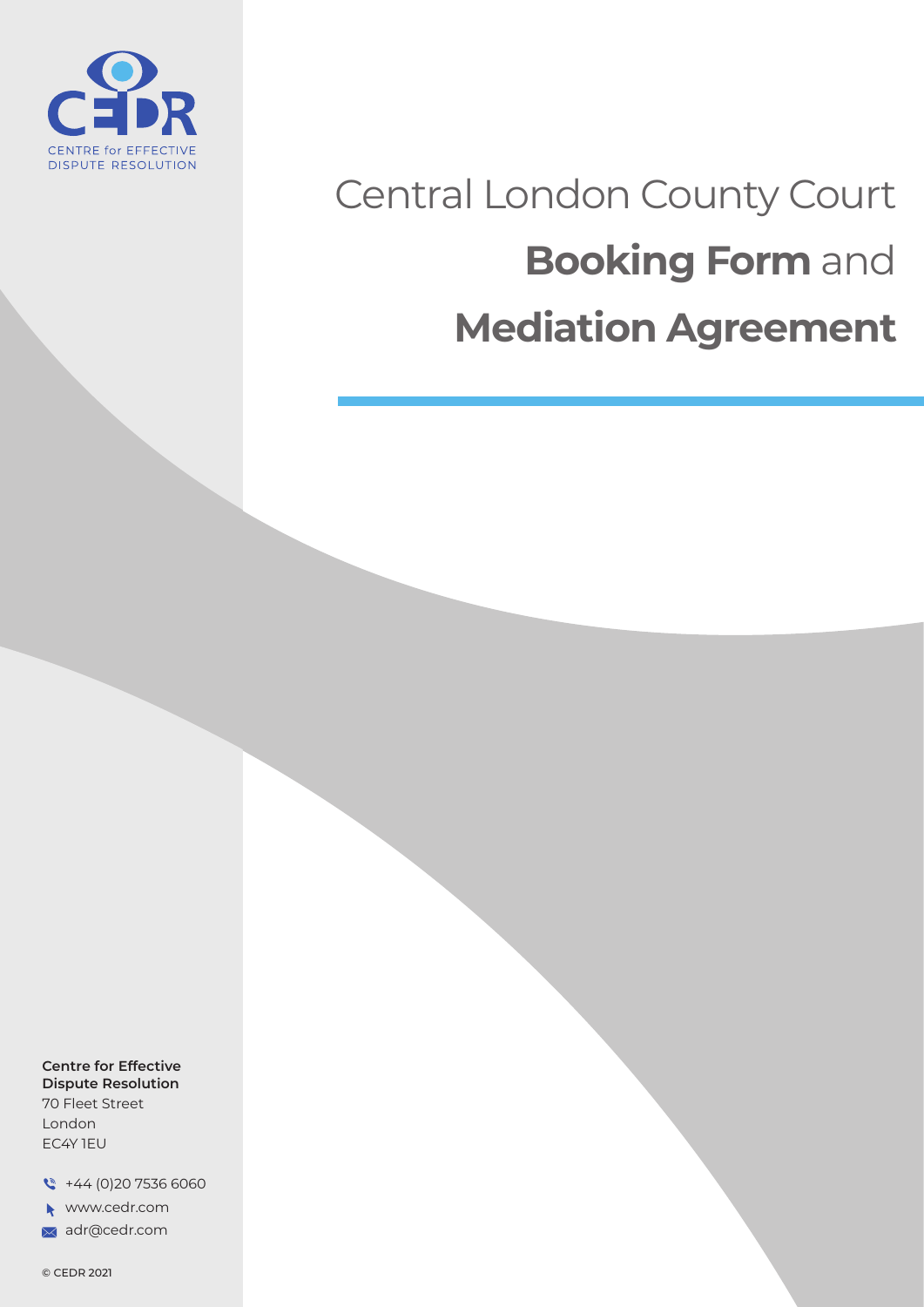### **What is this booking form for?**

To book a mediation under the Central London County Court Mediation Pilot Scheme.

#### **What do I need to know?**

- Both parties must complete the relevant sections before submitting to CEDR.
- The fee of £540 per party is payable at time of application.

#### **What happens on the day?**

- All mediations are undertaken outside court hours and will be scheduled for a maximum of three hours.
- The venue will be provided by the Court and is likely to be at the Royal Courts of Justice.
- Facilities at the court venue will be limited.

#### **Before submitting this booking form:**

- Ensure you have read the Mediation Terms and Conditions set out in Part D. By submitting this booking form and paying the booking fee, you confirm consent to mediate under this mediation agreement and accept the Mediation Terms and Conditions set out in Part D.
- Ensure BACS payments include the reference 'CLCC Mediations'.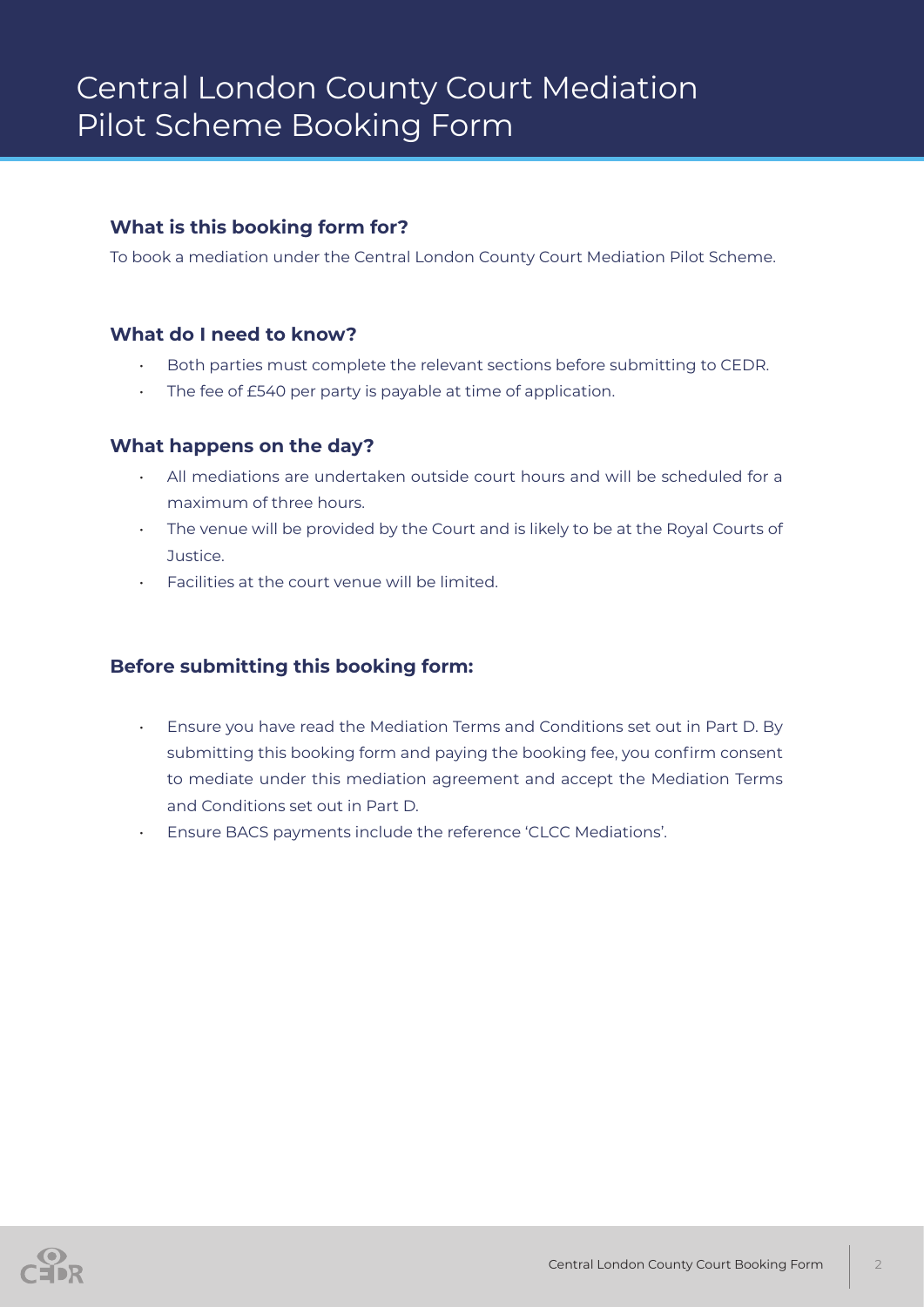### **PART A**

## **1. The Parties to this mediation**

| Party A / Claimant                       |  |
|------------------------------------------|--|
| and                                      |  |
| Party B / Defendant                      |  |
| and                                      |  |
| CEDR of 70 Fleet Street, London EC4Y 1EU |  |
| and                                      |  |
|                                          |  |

The Mediator provided by CEDR

## **2. Agreed mediation date**

Please specify the dates on which both parties are available to mediate in order of preference: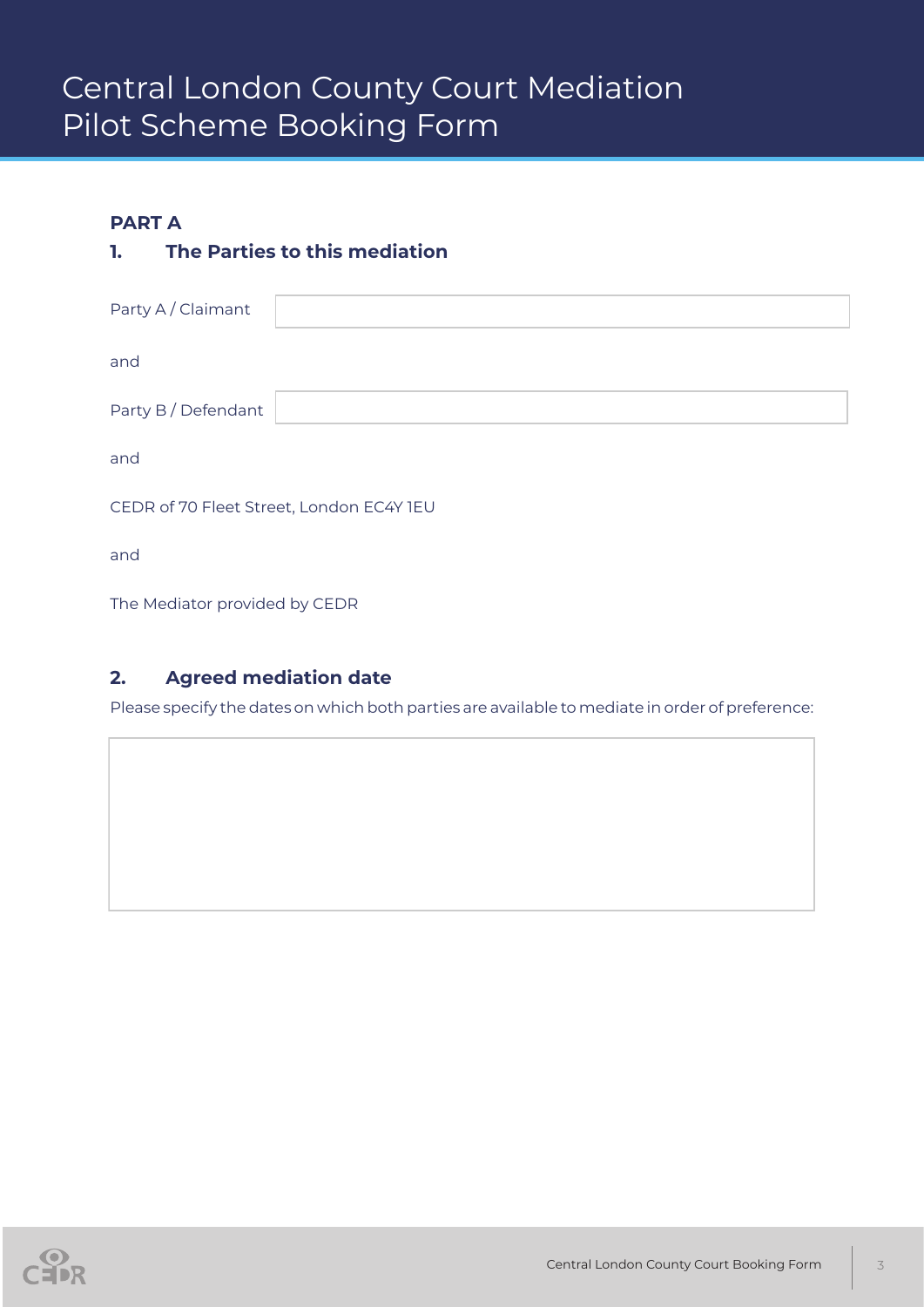### **PART B**

# **3. Party A / Claimant**

| Organisation:   |  |
|-----------------|--|
| Street address: |  |
| Town:           |  |
| County:         |  |
| Postcode:       |  |
| Telephone:      |  |

#### **If unrepresented please provide contact details**

| Full name:     |  |
|----------------|--|
|                |  |
| Email address: |  |

## **4. Party A / Claimant Representation**

| Firm name:      |  |
|-----------------|--|
|                 |  |
| Street address: |  |
|                 |  |
| Town:           |  |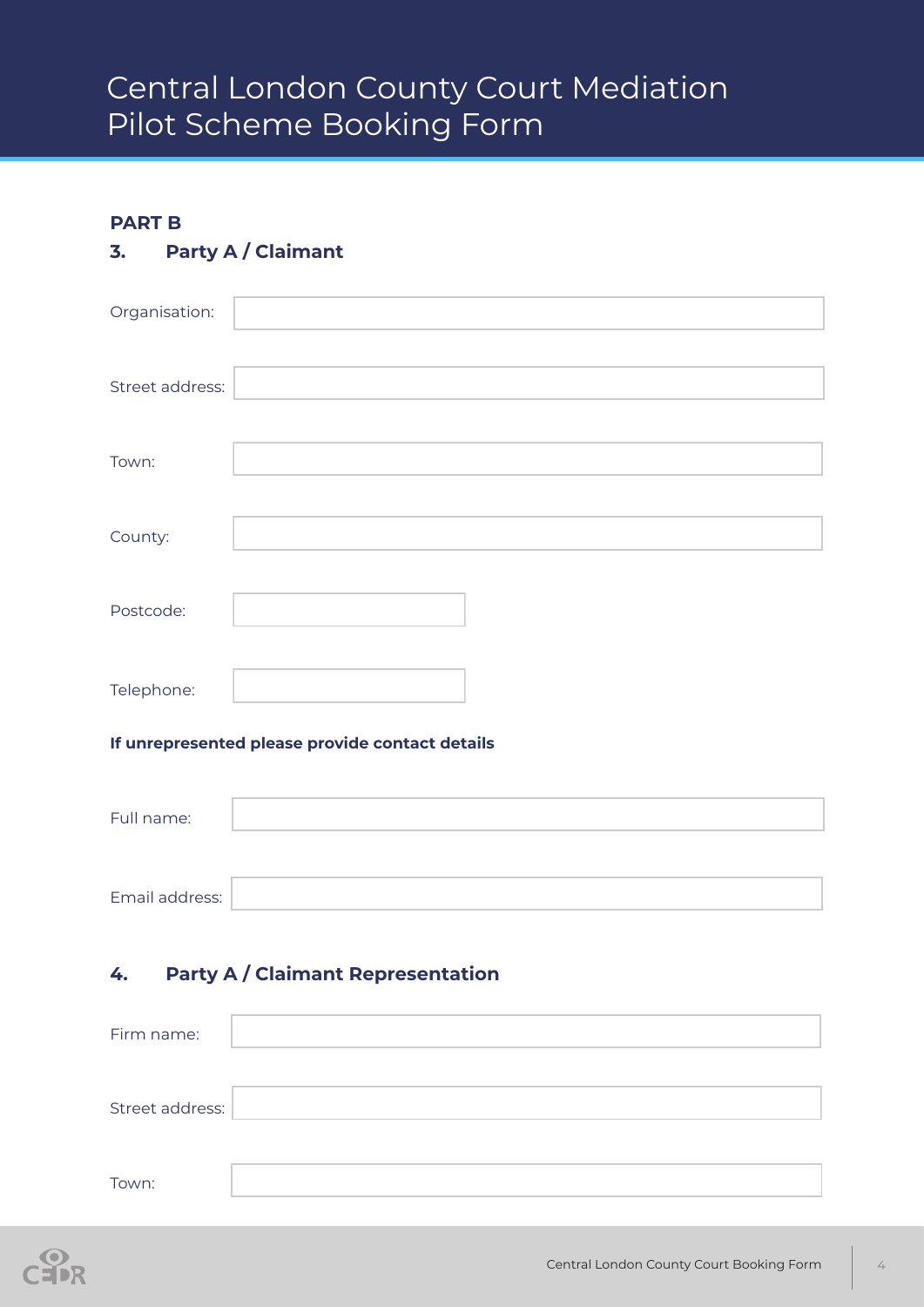| County:        |  |
|----------------|--|
| Postcode:      |  |
| Telephone:     |  |
| Main contact:  |  |
| Email address: |  |

### **5. Issues in dispute**

Please provide (in brief) Party A's Claim summary.

## **6. Party A - Agreement to proceed**

The Mediation Terms and Conditions are set out in Part D.

You should read the Mediation Terms and Conditions carefully before sending the booking form to CEDR and paying the booking fee. If you do not understand any point please ask for further information.

By submitting the booking form to CEDR and paying the booking fee: (a) you agree that you have the authority to represent Party A; (b) you agree, on behalf of Party A, to mediation of the dispute; and (c) you agree, on behalf of Party A, to the Mediation Terms and Conditions, as set out in Part D.

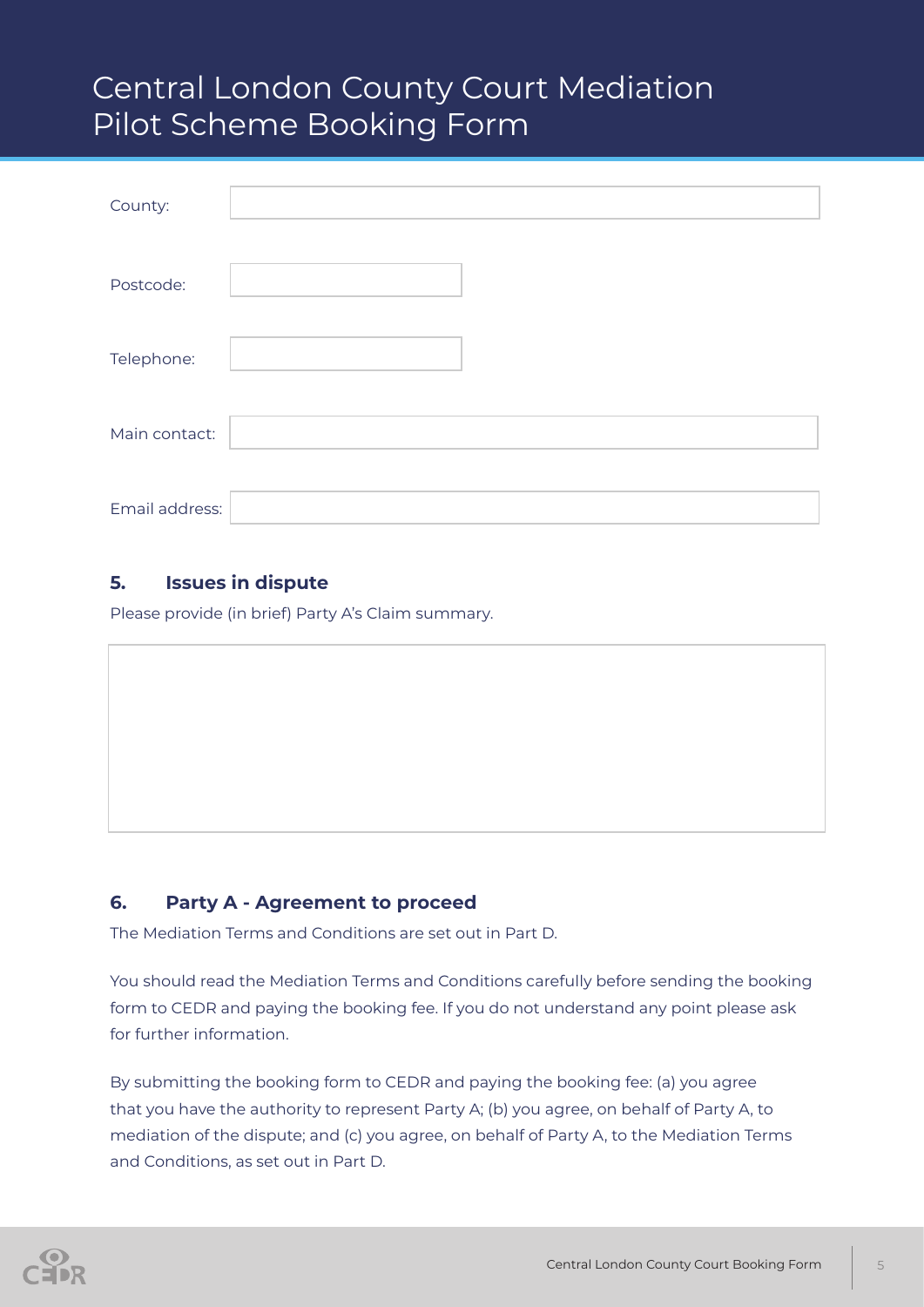Now send this document to Party B for completion and onward transmission to CEDR

You must arrange for payment of the mediation fee at time of application to CEDR. See payment details on page 9.

*Continued on next page.*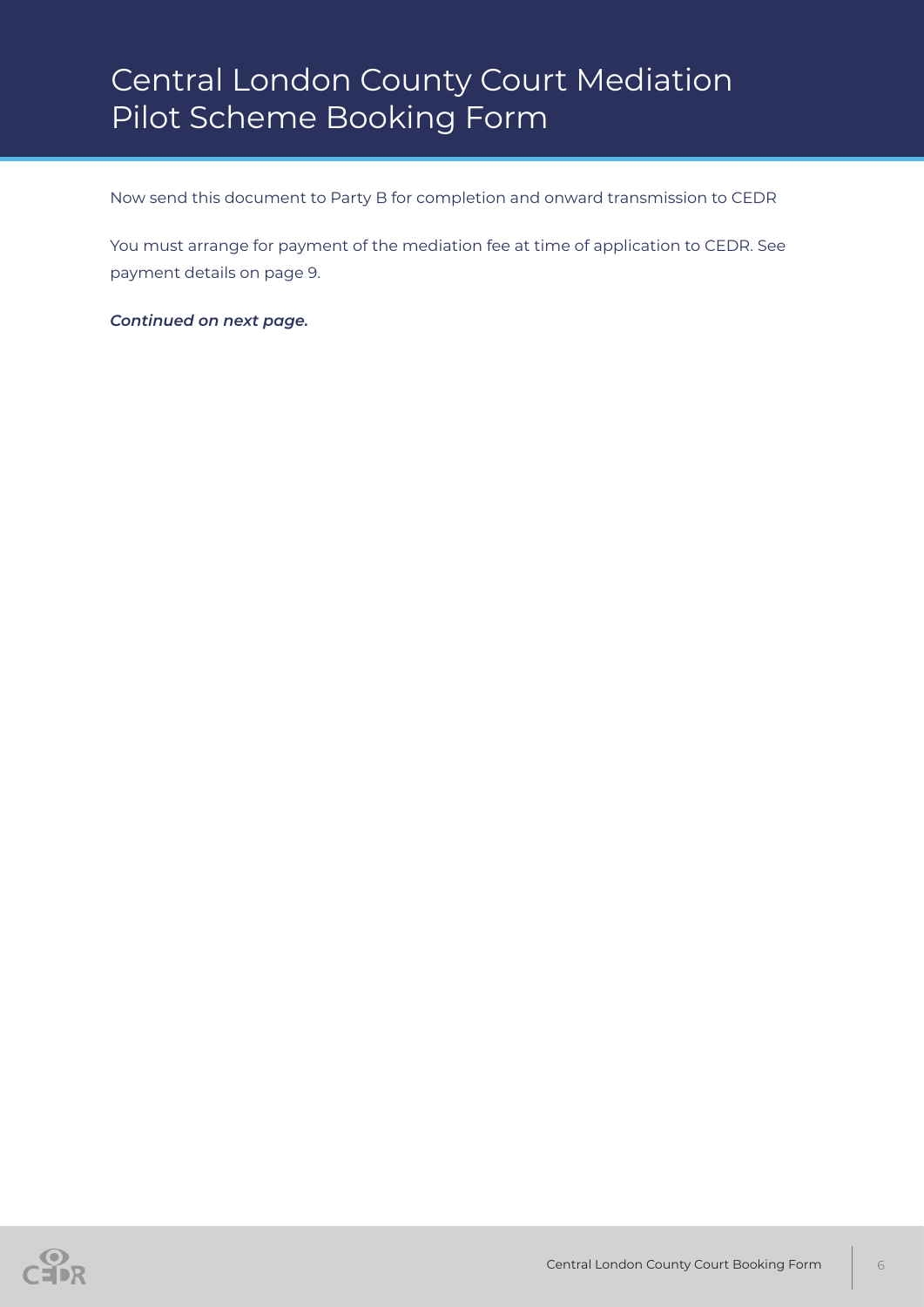### **PART C**

# **7. Party B / Defendant**

| Organisation:                                   |  |  |
|-------------------------------------------------|--|--|
|                                                 |  |  |
| Street address:                                 |  |  |
|                                                 |  |  |
| Town:                                           |  |  |
|                                                 |  |  |
| County:                                         |  |  |
|                                                 |  |  |
| Postcode:                                       |  |  |
|                                                 |  |  |
| Telephone:                                      |  |  |
| If unrepresented please provide contact details |  |  |
| Full name:                                      |  |  |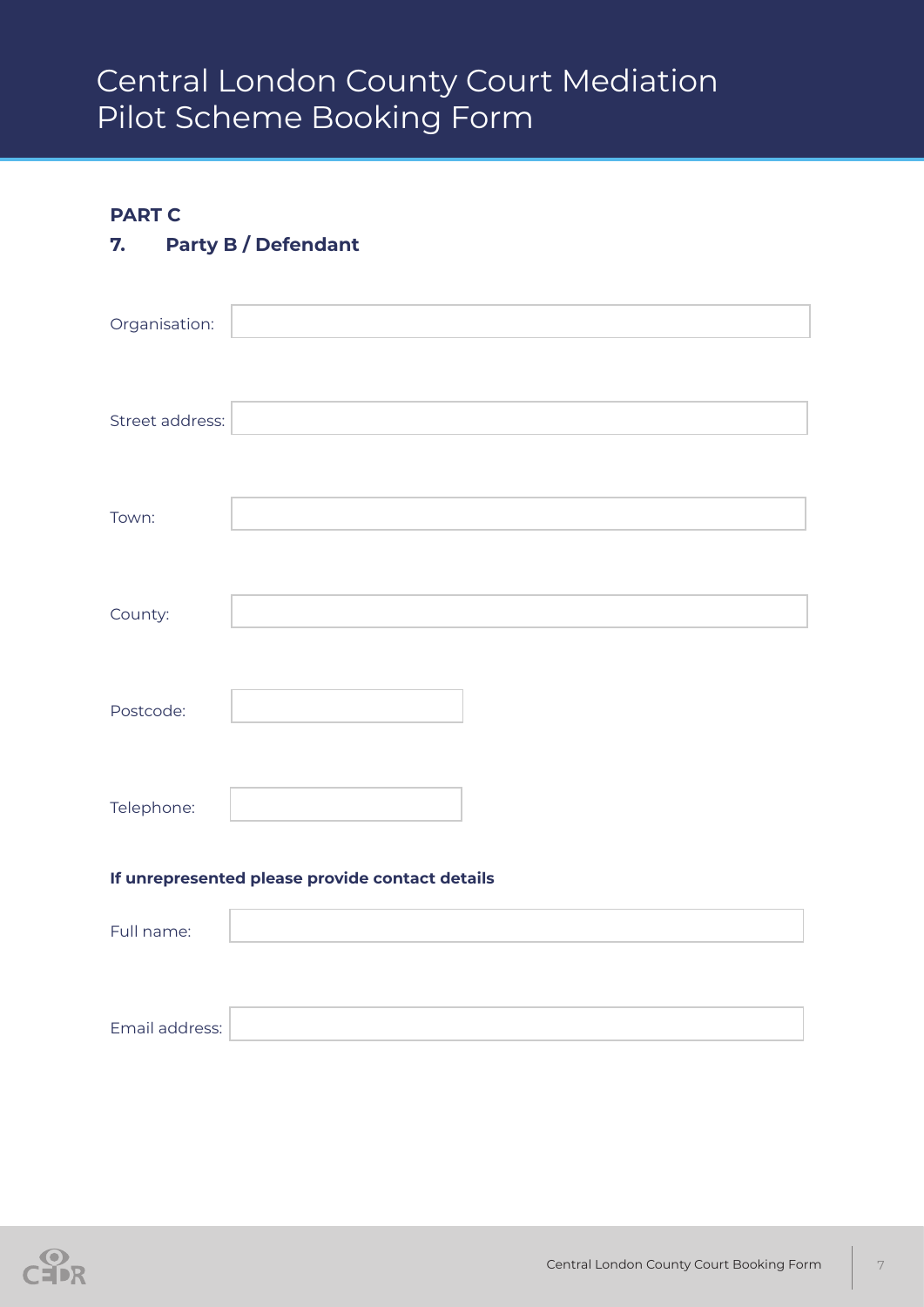# **8. Party B / Defendant Representation**

| Firm name:      |  |
|-----------------|--|
|                 |  |
| Street address: |  |
|                 |  |
|                 |  |
| Town:           |  |
|                 |  |
| County:         |  |
|                 |  |
|                 |  |
| Postcode:       |  |
|                 |  |
| Telephone:      |  |
|                 |  |
| Main contact:   |  |
|                 |  |
| Email address:  |  |

### **9. Issues in dispute**

Please provide (in brief) Party B's Claim summary.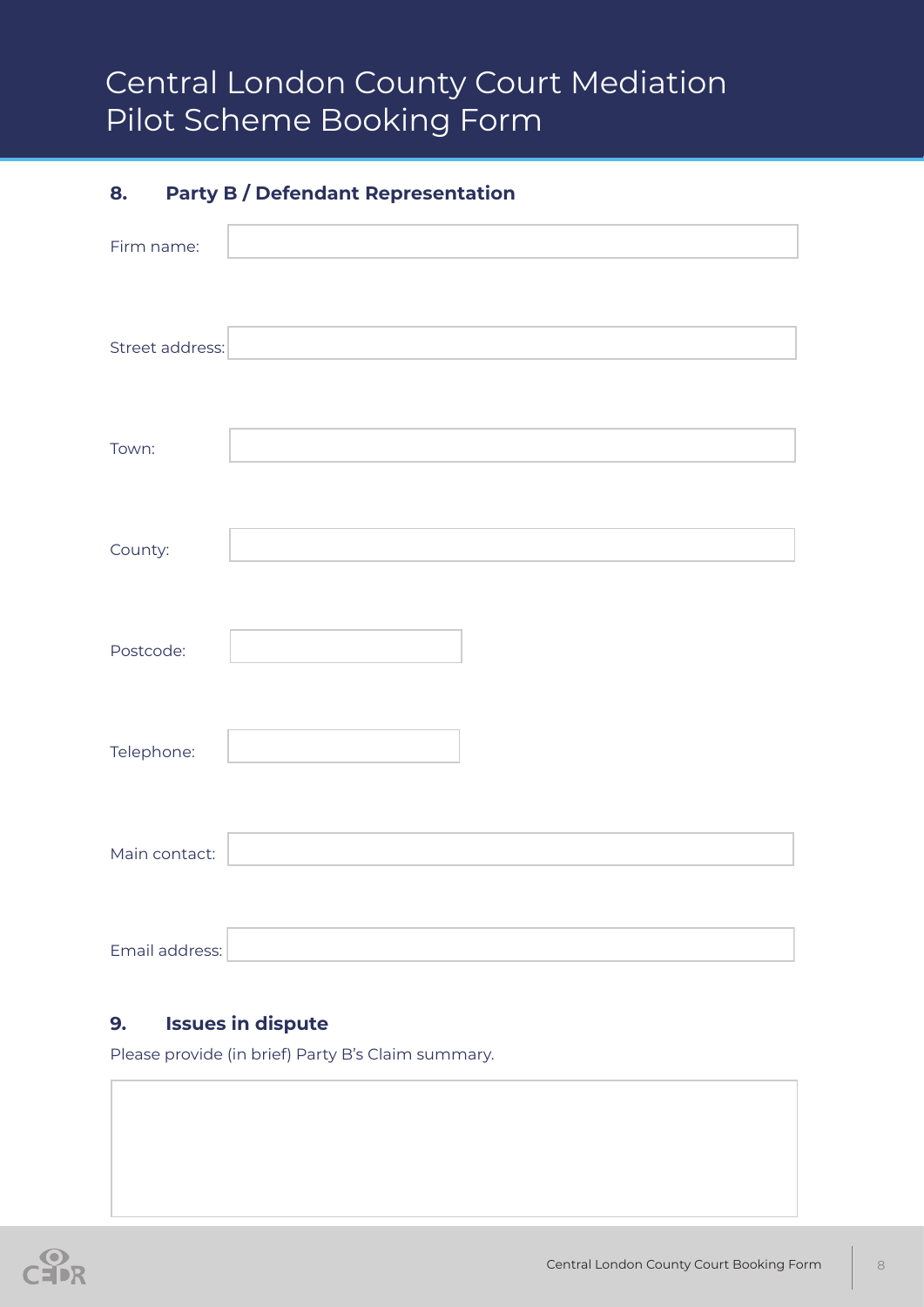#### **10. Party B - Agreement to proceed**

The Mediation Terms and Conditions are set out in Part D.

You should read the Mediation Terms and Conditions carefully before sending the booking form to CEDR and paying the booking fee. If you do not understand any point please ask for further information.

By submitting the booking form to CEDR and paying the booking fee: (a) you agree that you have the authority to represent Party B; (b) you agree, on behalf of Party B, to mediation of the dispute; and (c) you agree, on behalf of Party B, to the Mediation Terms and Conditions, as set out in Part D.

#### **Submitting your booking form**

Now please submit your booking form and supporting information (if any) to CEDR:

By email: adr@cedr.com

You must arrange for payment of the mediation fee at time of application.

#### **Cost is £540 per party (£450 + VAT).**

#### **Payment details**

| Account name:   | CEDR Services Limited                   |
|-----------------|-----------------------------------------|
| Account number: | 83092062                                |
| Sort code:      | $70 - 41 - 41$                          |
| IBAN:           | GB68 BARC 204141830920 62               |
| SWIFTBIC:       | BARCGB22                                |
| Bank address:   | Barclays Bank PLC, Holborn, London, ECT |

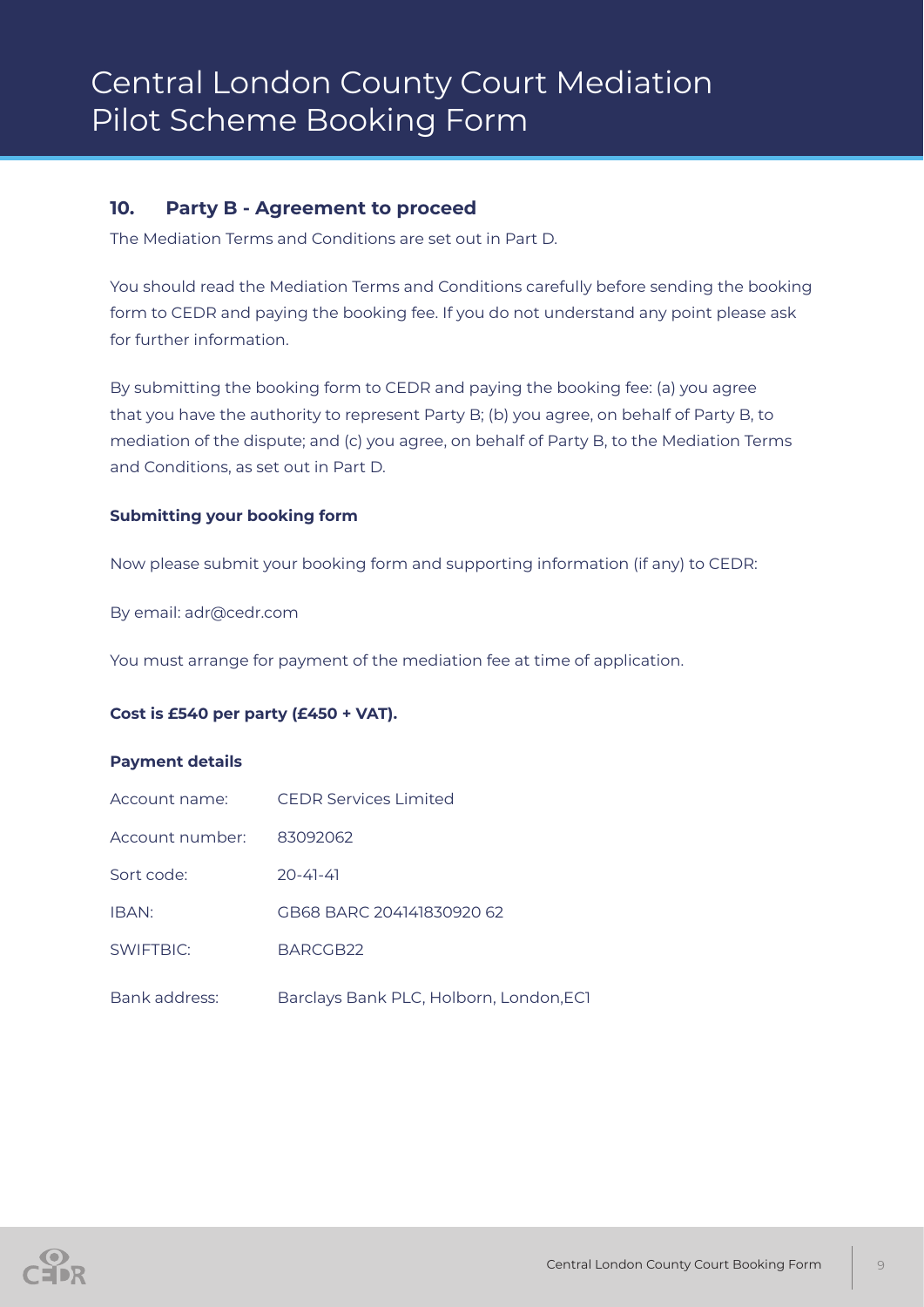#### **PART D**

#### **Mediation Terms and Conditions**

#### **IT IS AGREED THAT:**

#### **Mediation Agreement**

- 1. The contract for the mediation will come into existence between Party A (the Claimant), Party B (the Defendant), the Mediator(s) and CEDR on the date that CEDR confirms the Mediation is booked with a Mediator(s) on a date agreed by the parties, which shall be after CEDR has received the full mediation fee from Party A (the Claimant) and Party B (the Defendant) and each party has confirmed to CEDR its agreement to the Mediation and the Mediation Terms and Conditions set out in this part D.
- 2. In the event that CEDR cannot arrange a Mediation on a date agreed by the parties for any reason or a party refuses to mediate, the contract will not come into existence and CEDR will refund any fees paid to CEDR by Party A (the Claimant) and/or Party B (the Defendant).

### **General terms and conditions applicable to Party A (the Claimant) and Party B (the Defendant)**

- 3. The parties will be charged the difference in price should the value of the claim subsequently be determined to be higher than the value declared in this booking form. Should the claim be deemed to be valued in excess of £250,000 the parties will be charged £175 an hour, per party, for the mediator's time.
- 4. Should the parties require the mediator to consider voluminous material or engage in substantial pre-mediation contact, which in the reasonable view of CEDR and or mediator is above the level normally required to provide mediation under this service, additional fees may apply. In these circumstances CEDR will seek to agree a suitable fee in negotiation with the parties but if such fee cannot be agreed CEDR may decline to provide the service.
- 5. Mediators' travel expenses to attend the mediation are included within the fixed price.
- 6. The cost of the mediation venue is not included.

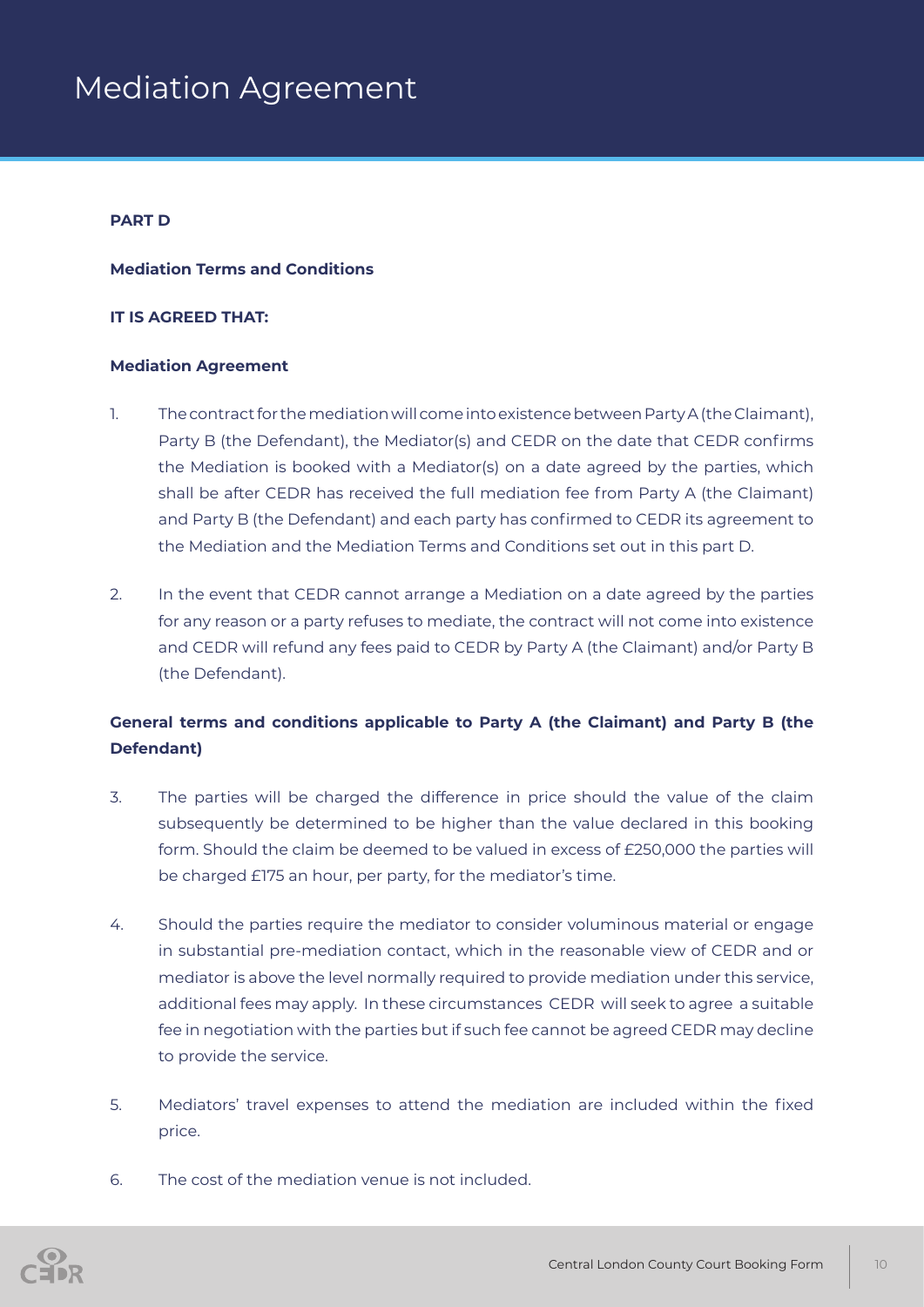- 7. All fees quoted are inclusive of VAT which will apply at the prevailing rate.
- 8. Once booked the mediation fee is non-refundable.
- 9. Payment terms for additional fees billed post mediation is 30 days.

#### **The Mediation**

10. Party A (the Claimant) and Party B (the Defendant) agree to attempt in good faith to settle their dispute at the Mediation. The Mediator agrees to conduct and Party A (the Claimant) and/or Party B (the Defendant) agree to participate in the Mediation in accordance with this agreement to mediate and consistent with the current version of the CEDR Model Mediation Procedure and the CEDR Code of Conduct for Third Party Neutrals.

#### **Authority and status**

11. The person agreeing to the Mediation and these Mediation Terms and Conditions on behalf of each Party warrants having authority to bind that Party and all other persons present on that Party's behalf at the Mediation to observe these Mediation Terms and Conditions, and also having authority to bind that Party to the terms of any settlement.

#### **Confidentiality and without prejudice status**

- 12. Every person involved in the Mediation:
- a. will keep confidential all information arising out of or in connection with the Mediation, including the terms of any settlement, unless otherwise agreed by the Parties in writing but not including the fact that the Mediation is to take place or has taken place or where disclosure is required by law, or to implement or to enforce terms of settlement or to notify their insurers, insurance brokers and/or accountants; and
- b. acknowledges that all such information passing between the Parties, the Mediator and/or CEDR, however communicated, is agreed to be without prejudice to any Party's legal position and may not be produced as evidence or disclosed to any judge, arbitrator or other decision-maker in any legal or other formal process, except where otherwise disclosable in law.

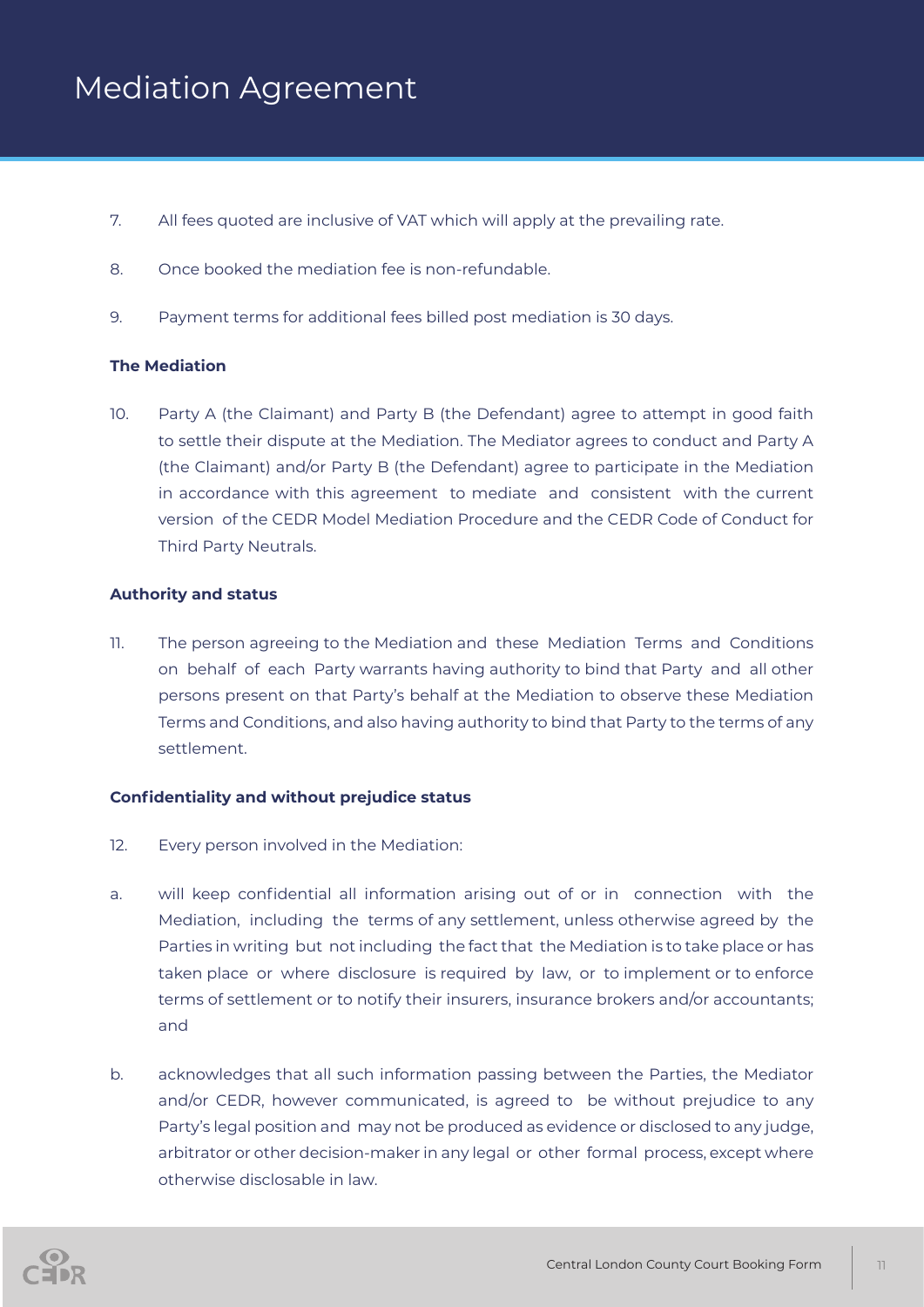c. Where a Party privately discloses to the Mediator or CEDR any information in confidence before, during or after the Mediation, the Mediator or CEDR will not disclose that information to any other Party or person without the consent of the Party disclosing it, unless required by law to make disclosure. The Parties agree, however, that the Mediator may disclose such information to CEDR provided that such disclosure is made by the Mediator and received by CEDR in confidence.

#### **Liability**

- 13. Nothing in these Mediation Terms and Conditions shall have the effect of excluding or limiting any liability which cannot be excluded or limited in law.
- 14. Party A (the Claimant) and Party B (the Defendant) each agree that CEDR:
	- (a) assumes no responsibility for the conduct of the mediation by the Mediator(s) nor the outcome of the Mediation, including any professional judgments contained therein, and CEDR shall not be liable for loss or damage that may arise from the conduct of the mediation or the outcome of the Mediation;
	- (b) is not liable for any claim in relation to the suitability of the appointment of any Mediator(s); and
	- (c) excludes, to the maximum extent permitted by law, all representations, warranties, conditions and other terms (including the conditions implied by law and the use of reasonable care and skill which, but for this clause 16, might have effect in relation to these Mediation Terms and Conditions) in respect of the Mediator(s), the Mediation and the outcome of the Mediation.
- 15. Subject to these Mediation Terms and Conditions, in no circumstances shall CEDR be liable to any other party in contract, tort (including negligence or breach of statutory duty) or otherwise howsoever arising or whatever the cause thereof, for:
	- (a) any loss of profit;
	- (b) loss of business;
	- (c) loss of reputation;
	- (d) loss of contracts;

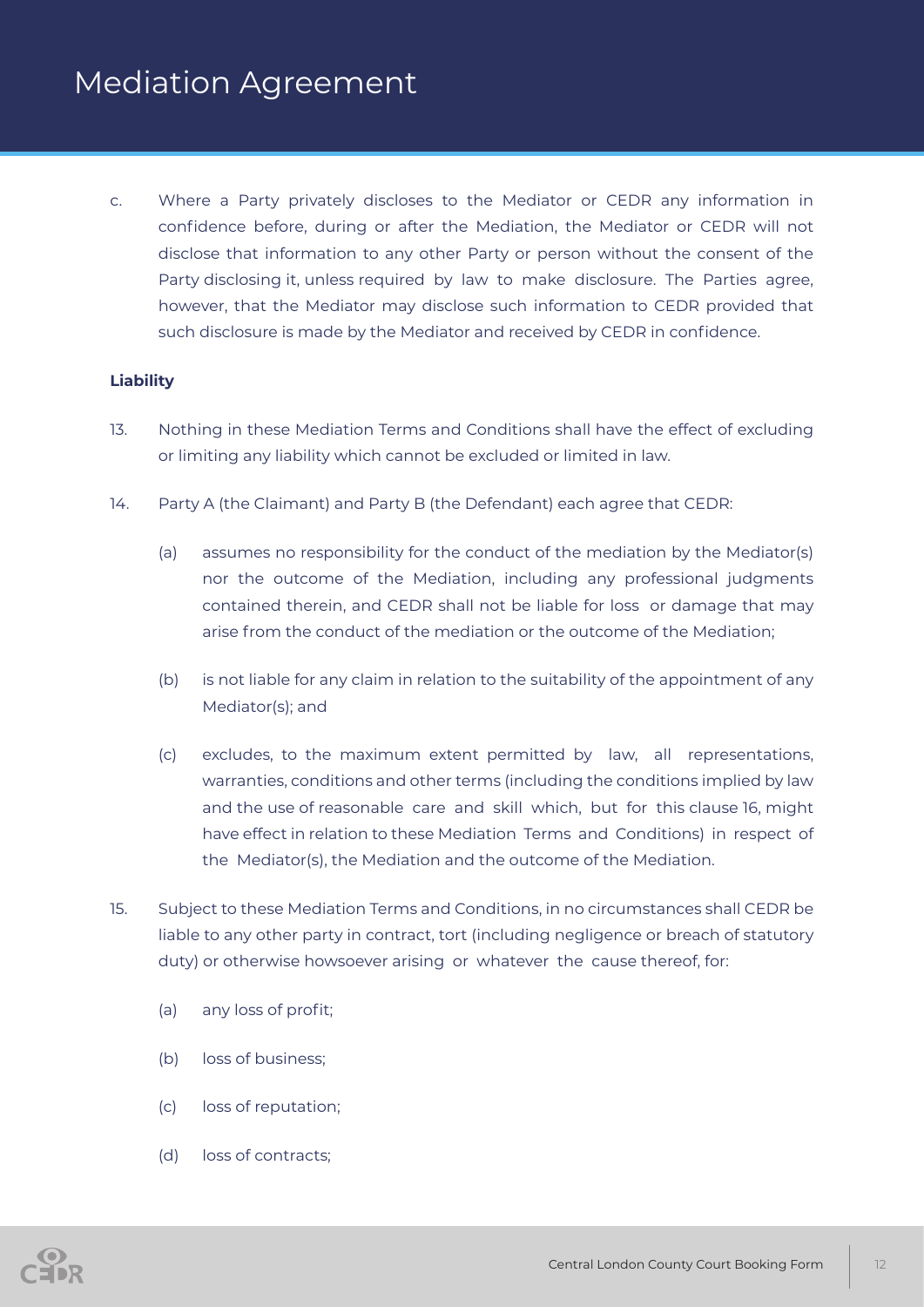- (e) loss of revenues or anticipated savings; or
- (f) any special, indirect or consequential damage of any nature.
- 16. The Parties understand that the Mediator and CEDR do not give legal advice and agree that they will not make any claim against the Mediator or CEDR in connection with this Mediation. The Parties will not make an application to call the Mediator or any employee or consultant of CEDR as a witness, nor require them to produce in evidence any records or notes relating to the Mediation, in any litigation, arbitration or other formal process arising out of or in connection with their dispute and the Mediation; nor will the Mediator nor any CEDR employee or consultant act or agree to act as a witness, expert, arbitrator or consultant in any such process. If any Party does make such an application (as listed above), that Party will fully indemnify the Mediator or the employee or consultant of CEDR in respect of any costs any of them incur in resisting and/or responding to such an application, including reimbursement at the Mediator's standard hourly rate for the Mediator's time spent in resisting and/or responding to such an application.
- 17. Subject to these Mediation Terms and Conditions, CEDR's total liability to the other parties in respect of all losses, costs, claims or expenses arising under or in connection with these Mediation Terms and Conditions, whether in contract, tort (including negligence), breach of statutory duty, or otherwise, shall in no circumstances exceed a sum equal to the total booking fee paid by Party A (the Claimant) and Party B (the Defendant) to CEDR under or pursuant to these Mediation Terms and Conditions. This clause 19 shall not limit Party A (the Claimant) and/or Party B (the Defendant) obligation to pay the booking fee or any other mediation fees.

#### **Settlement formalities**

18. No terms of settlement reached at the Mediation will be legally binding until set out in writing and signed by or on behalf of each of the Parties.

#### **Legal status and effect of the Mediation**

- 19. These Mediation Terms and Conditions are governed by the law of England and Wales and the courts of England and Wales shall have exclusive jurisdiction to decide any matters arising out of or in connection with this these Mediation Terms and Conditions and the Mediation.
- 20. The referral of the dispute to the Mediation does not affect any rights that exist under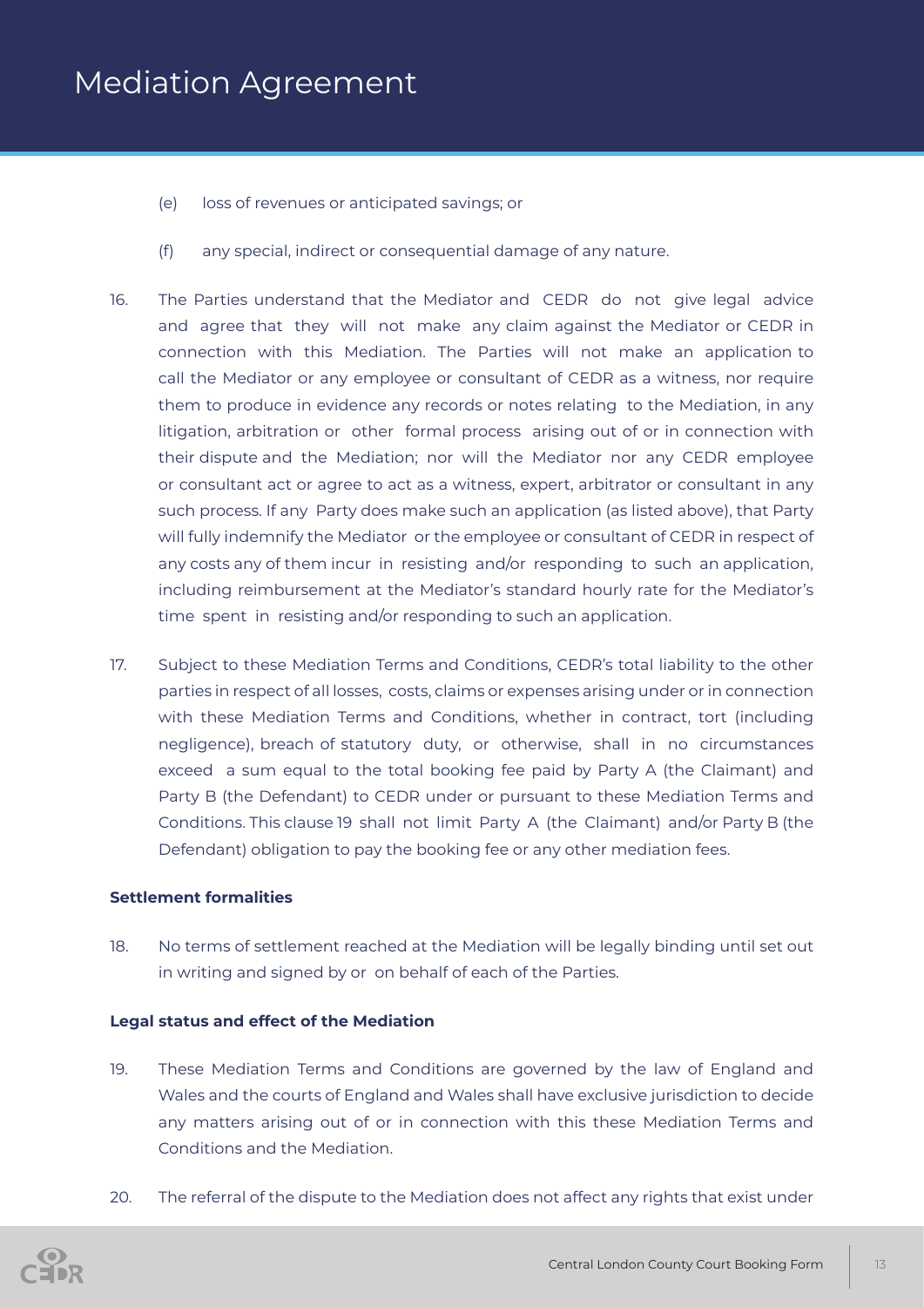Article 6 of the European Convention of Human Rights, and if their dispute does not settle through the Mediation, the Parties' right to a fair trial remains unaffected.

#### **PART E**

To be signed by CEDR and the Mediator